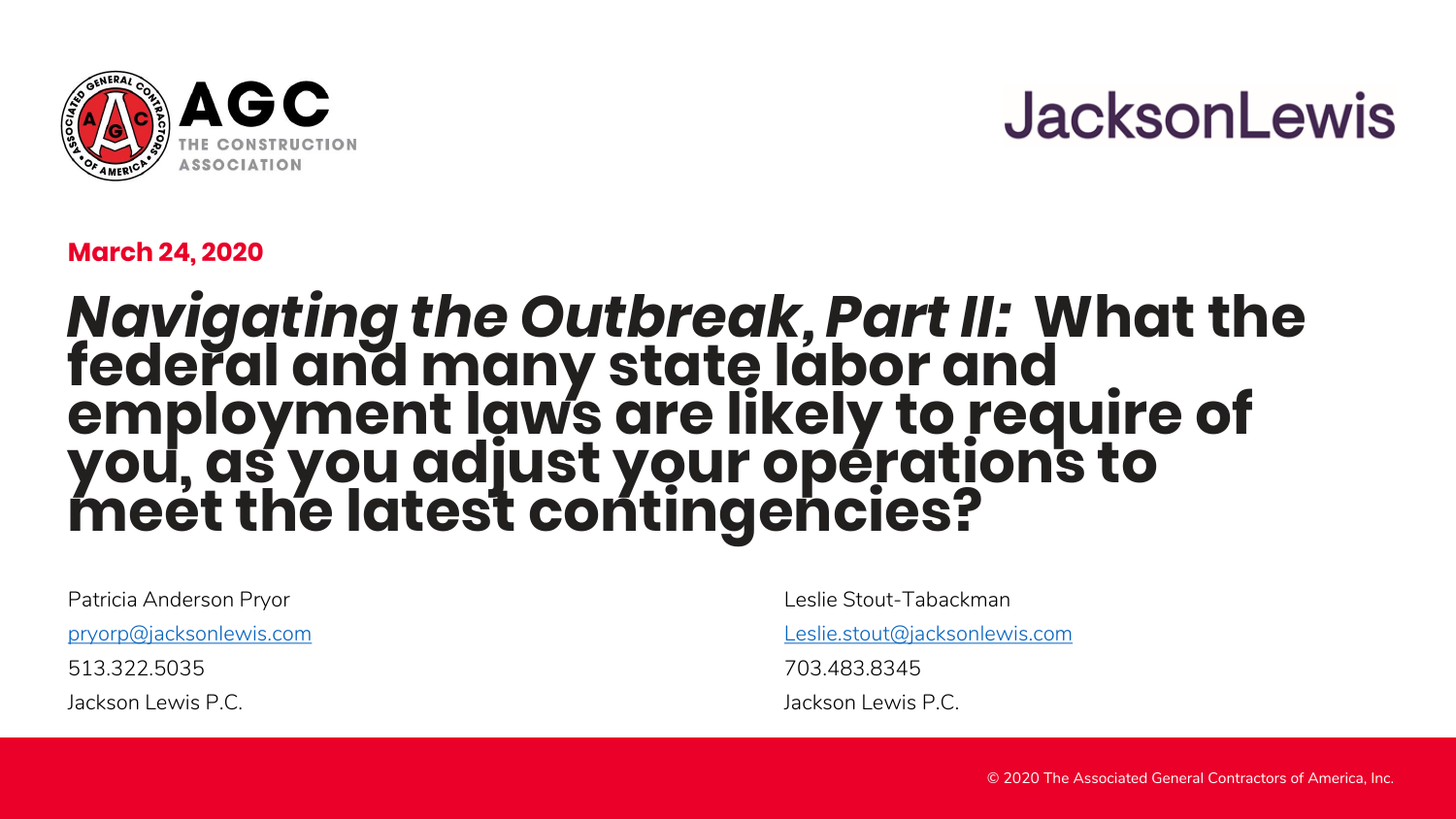



### **ADA Considerations**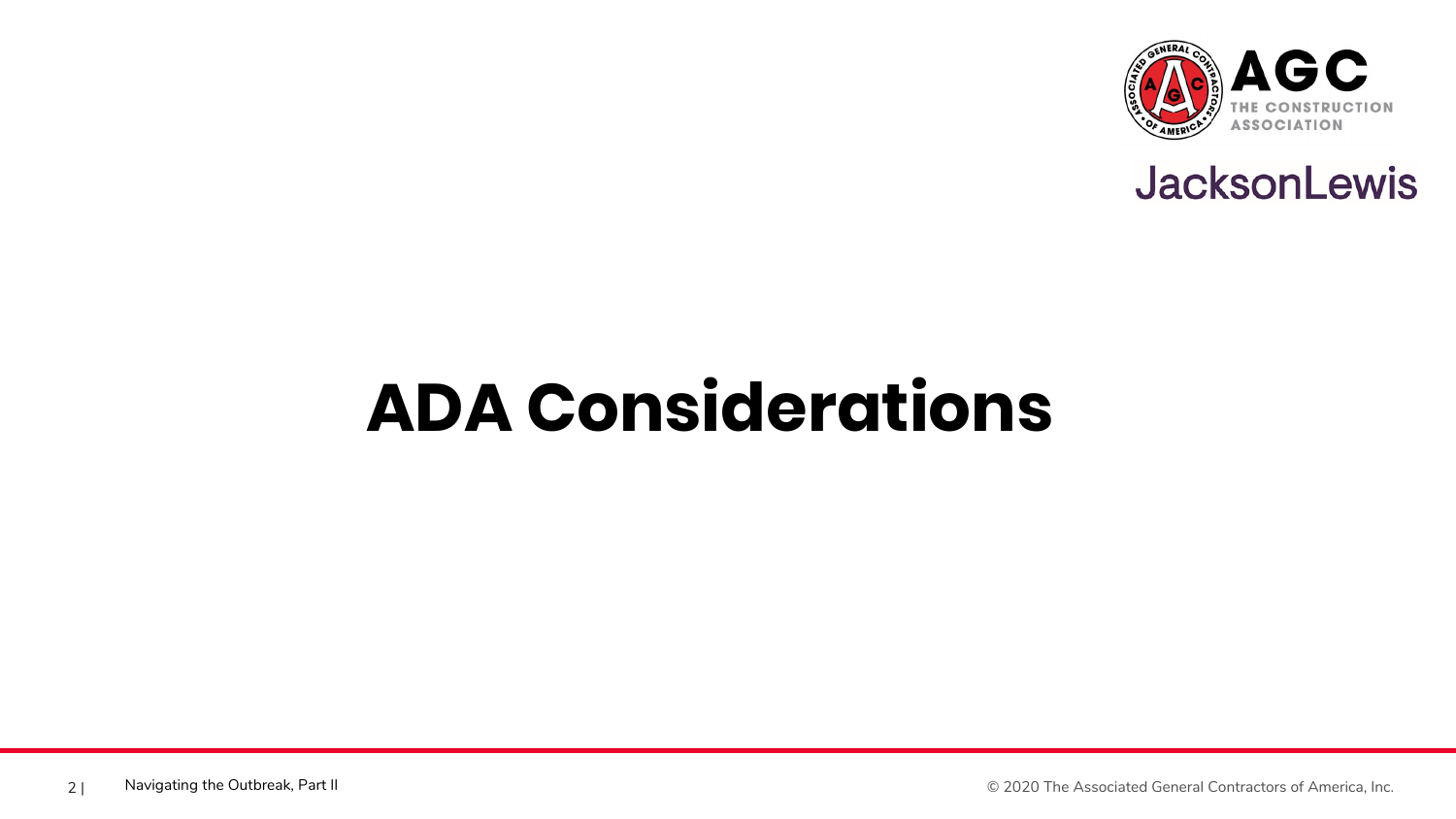### **ADA Considerations**



#### **JacksonLewis**

- Reasonable accommodation of individuals with disabilities unless undue hardship.
- When disciplining employees who are unwilling to work due to concerns about acquiring COVID-19 infection, be mindful of whether an employee's concern about workplace safety is (1) reasonable and/or (2) whether the employee is seeking to be excused from work, or physically present in the workplace, as a disability-related reasonable accommodation.
- Can exclude from the workplace if a "direct threat" to themselves or others.
- Cannot require medical exams or ask medical questions unless job-related and consistent with business necessity.
	- EEOC has stated that under the current circumstances employers may measure body temperature even though a medical exam under the ADA.
	- EEOC has also stated that an employee may ask questions regarding COVID-19 symptoms
- Required to maintain confidentiality of medical and related information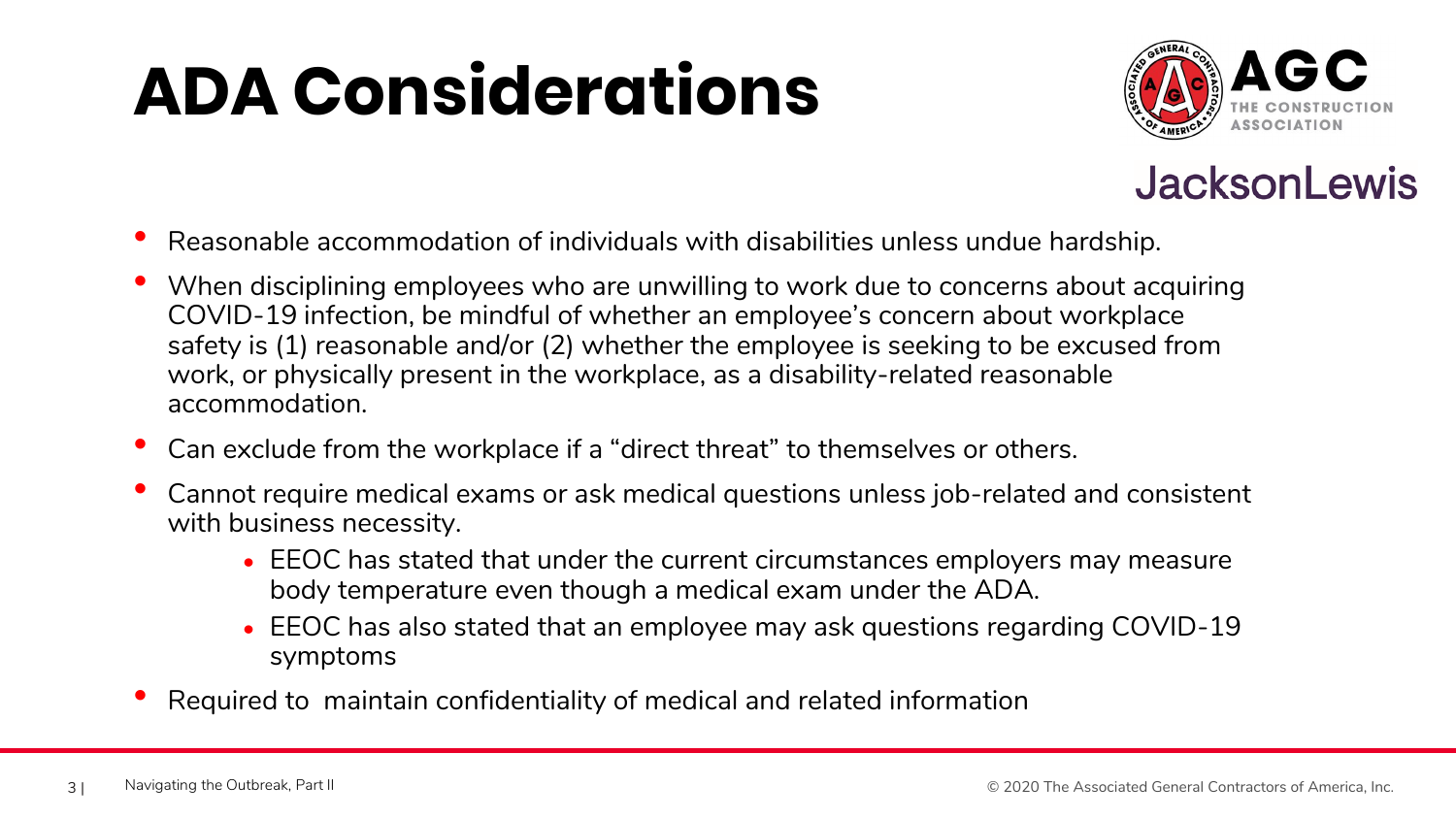



# **Privacy Considerations**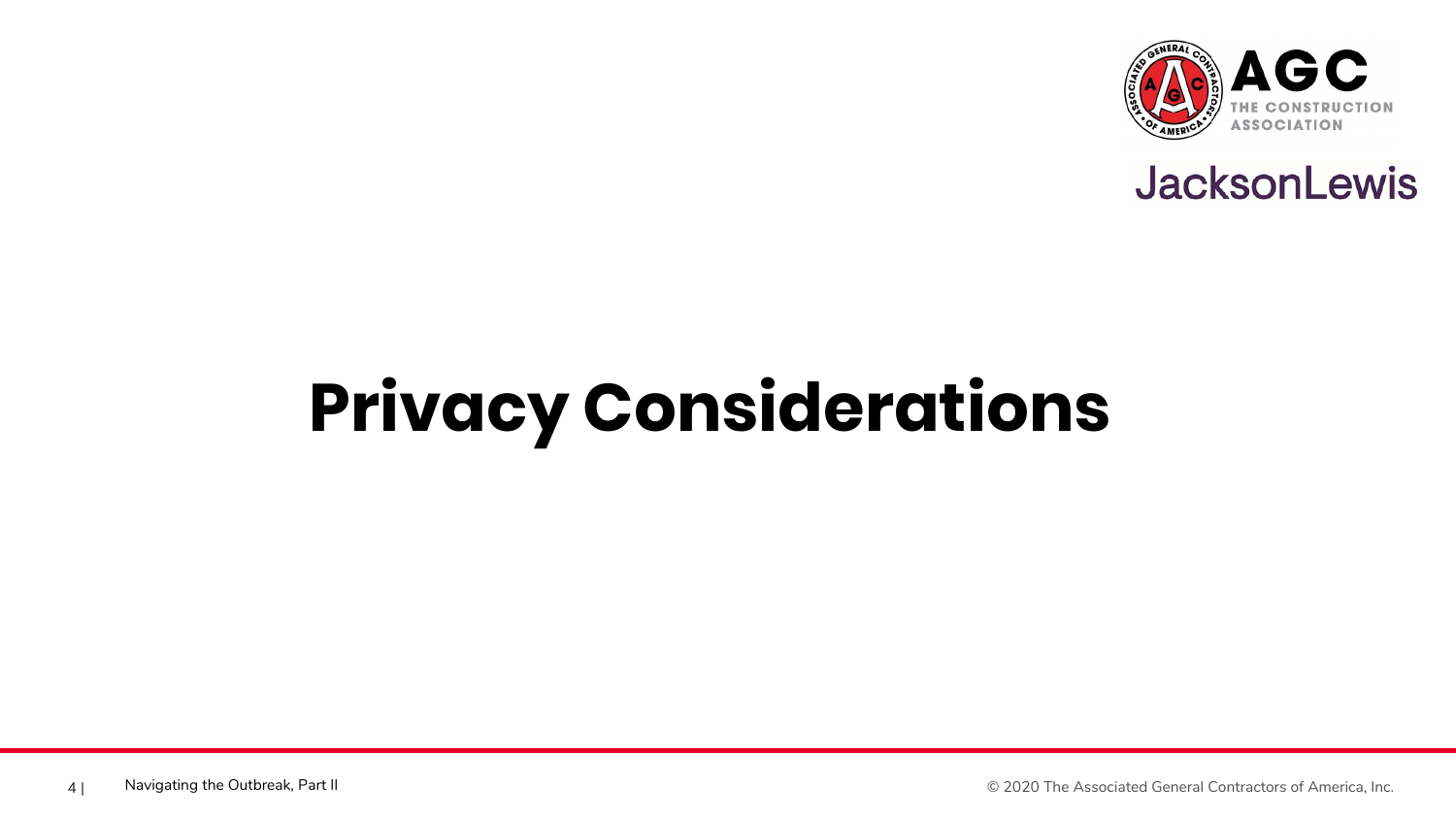





- Employers generally are Not Covered Entities or Business Associates under HIPAA– But Still Have Privacy and Confidentiality Obligations
- If an employee is confirmed to have COVID-19, employers should inform fellow employees of their possible exposure in the workplace but must maintain confidentiality as required by the ADA.
- Employees exposed to a co-worker with confirmed COVID-19 should refer to CDC guidance for how to conduct a risk assessment of their potential exposure.
- Be aware of differing state obligations.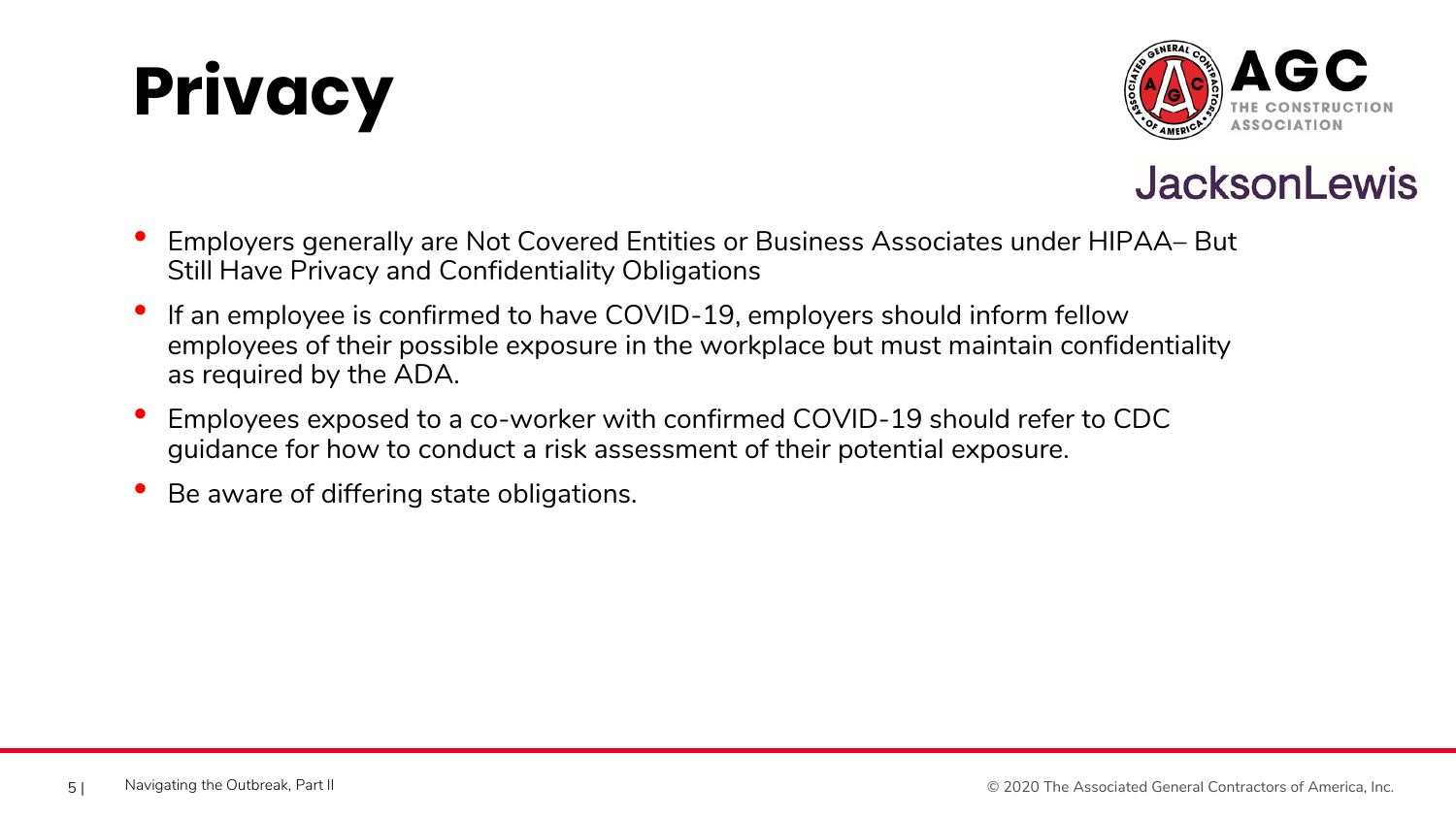### **Government Contractors**



#### **JacksonLewis**

- Many government contractors are now faced with requests from contracting or funding agencies requesting information about employees taking sick leave or who test positive for COVID-19.
- There are no current exceptions regarding the release of otherwise protected information.
- Some contractors are being asked to provide COVID-19 response or preparedness plans both for health and safety reasons and contract progress and completion preparedness.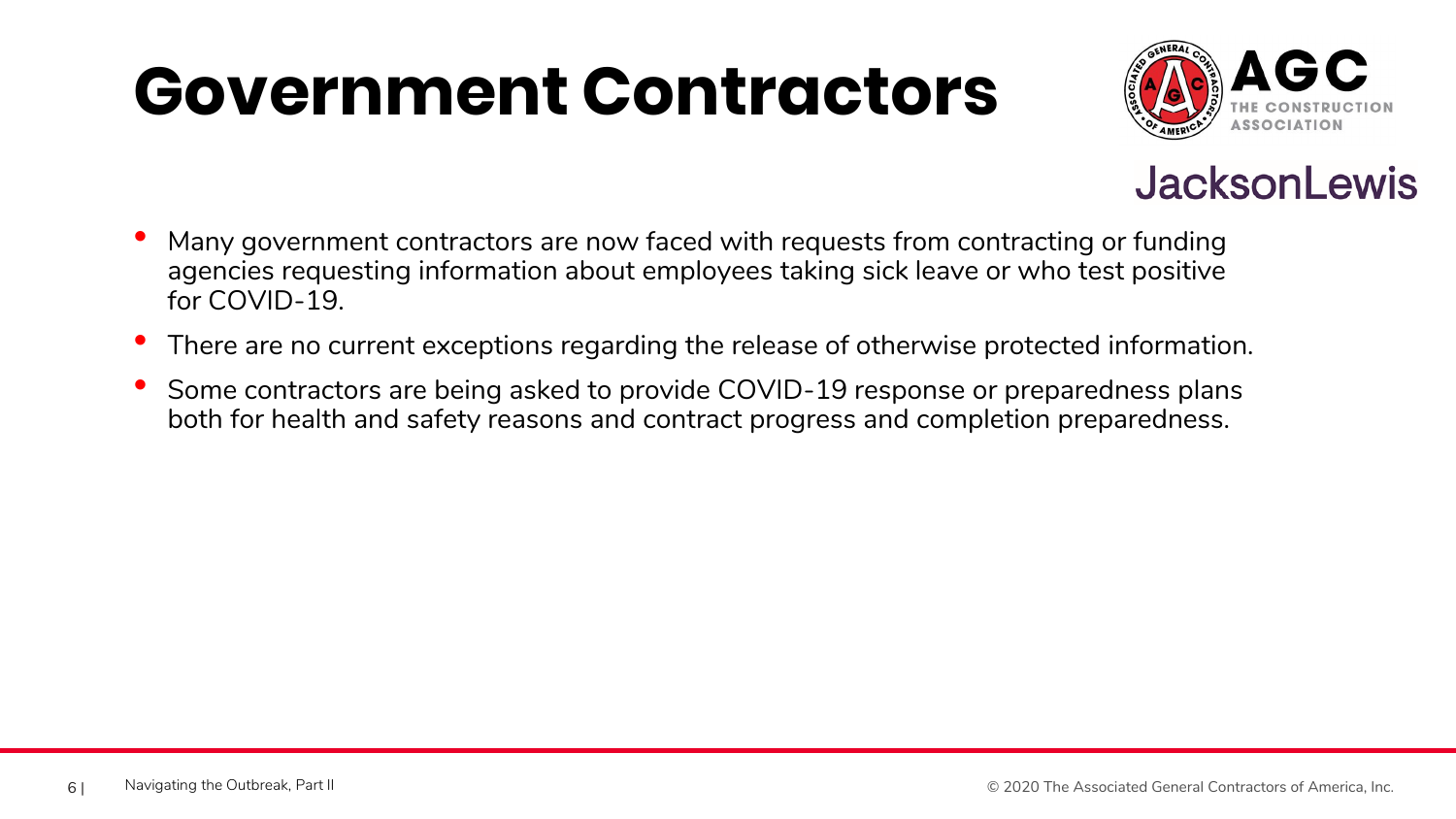



# **Workers' Compensation**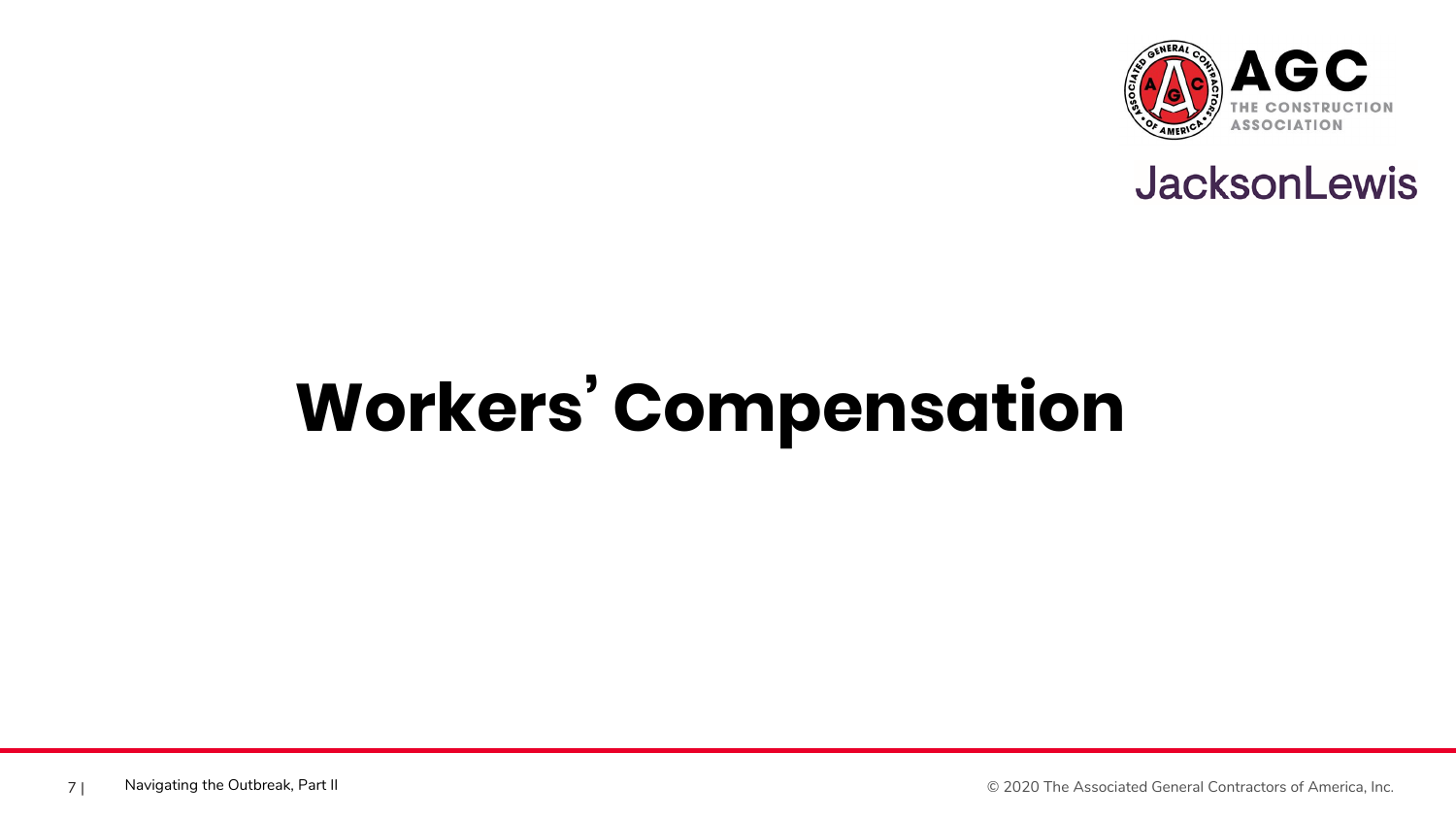# **Workers' Compensation**





- Ordinarily requires an illness to be work related to be covered.
- The Problem- How do you tell if the coronavirus was contracted at work?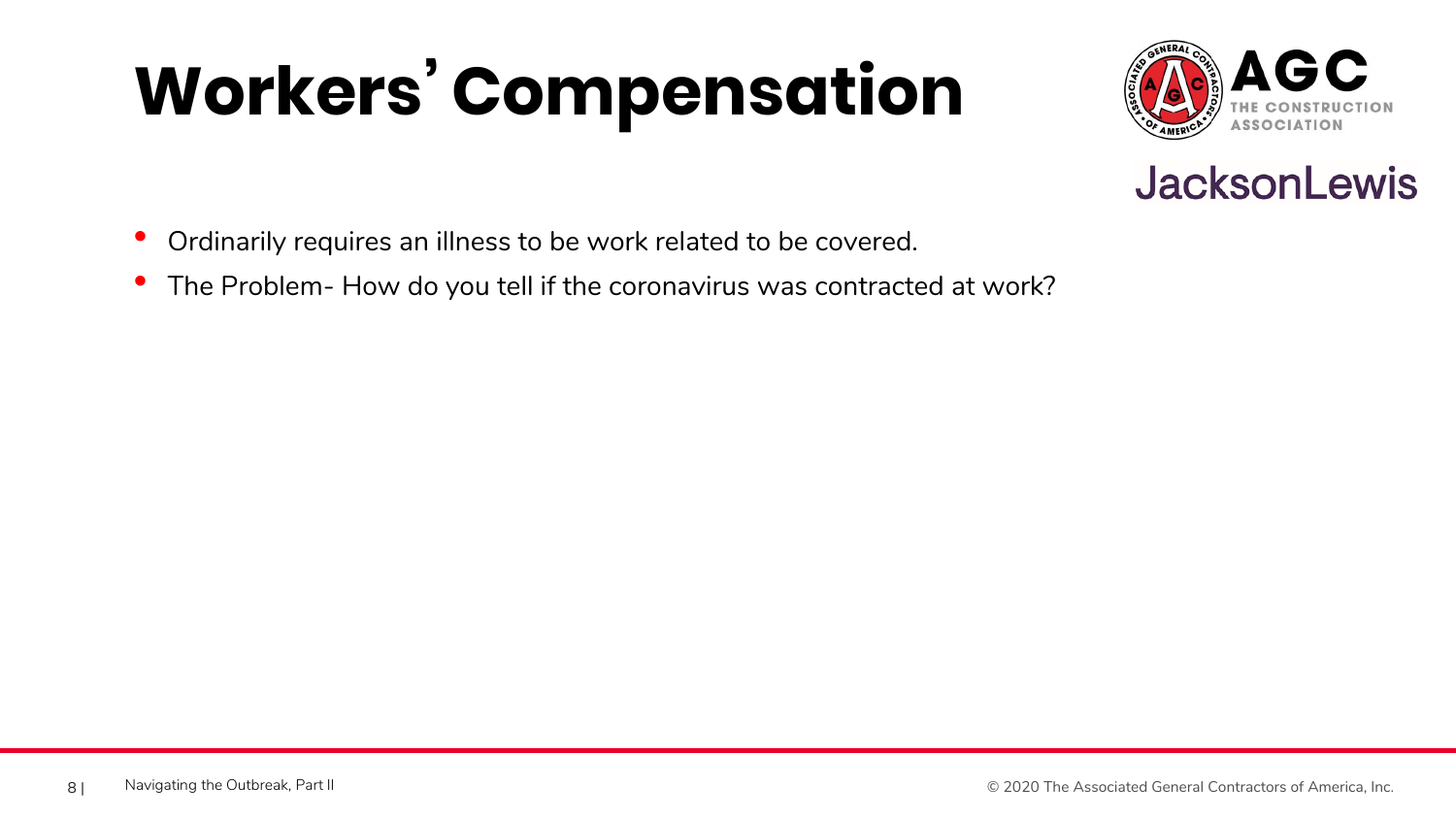



### **NLRA Considerations**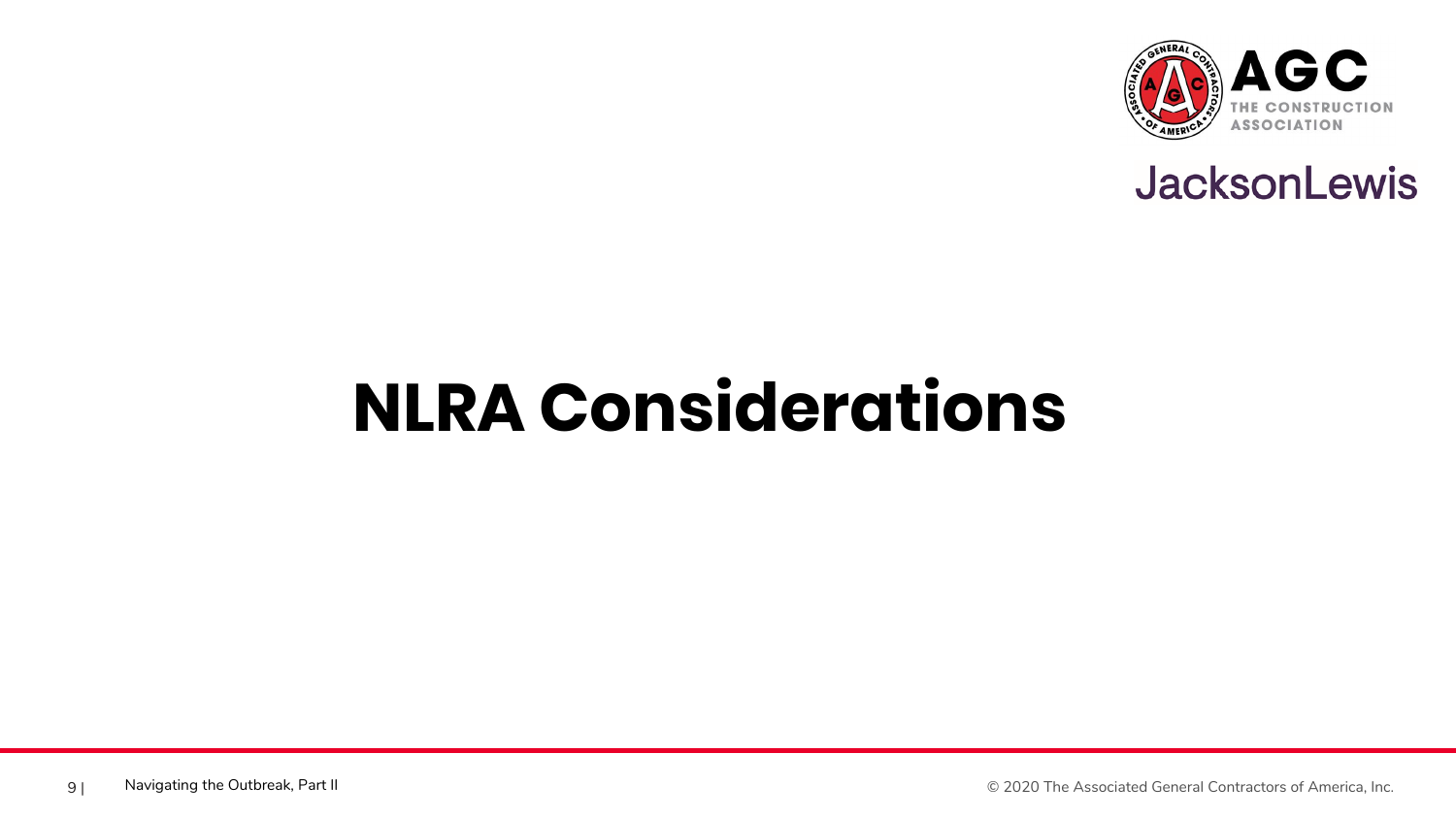### **Protected Activity**





- Employees who collectively complain about terms and conditions of employment, including safety issues at work, may be engaging in protected activity.
- Refusing to work, may also be protected activity in some circumstances.
- Legal considerations include whether the employee's refusal to work is conduct protected by one or more statutory or regulatory frameworks (including the NLRA, LMRA, and OSHA).
- Practical considerations, such as operational needs, the risk of COVID-19 exposure at work, the risk of litigation, and employee and public relations may shape an employer's approach and response to employees' concerns over working during the COVID-19 pandemic.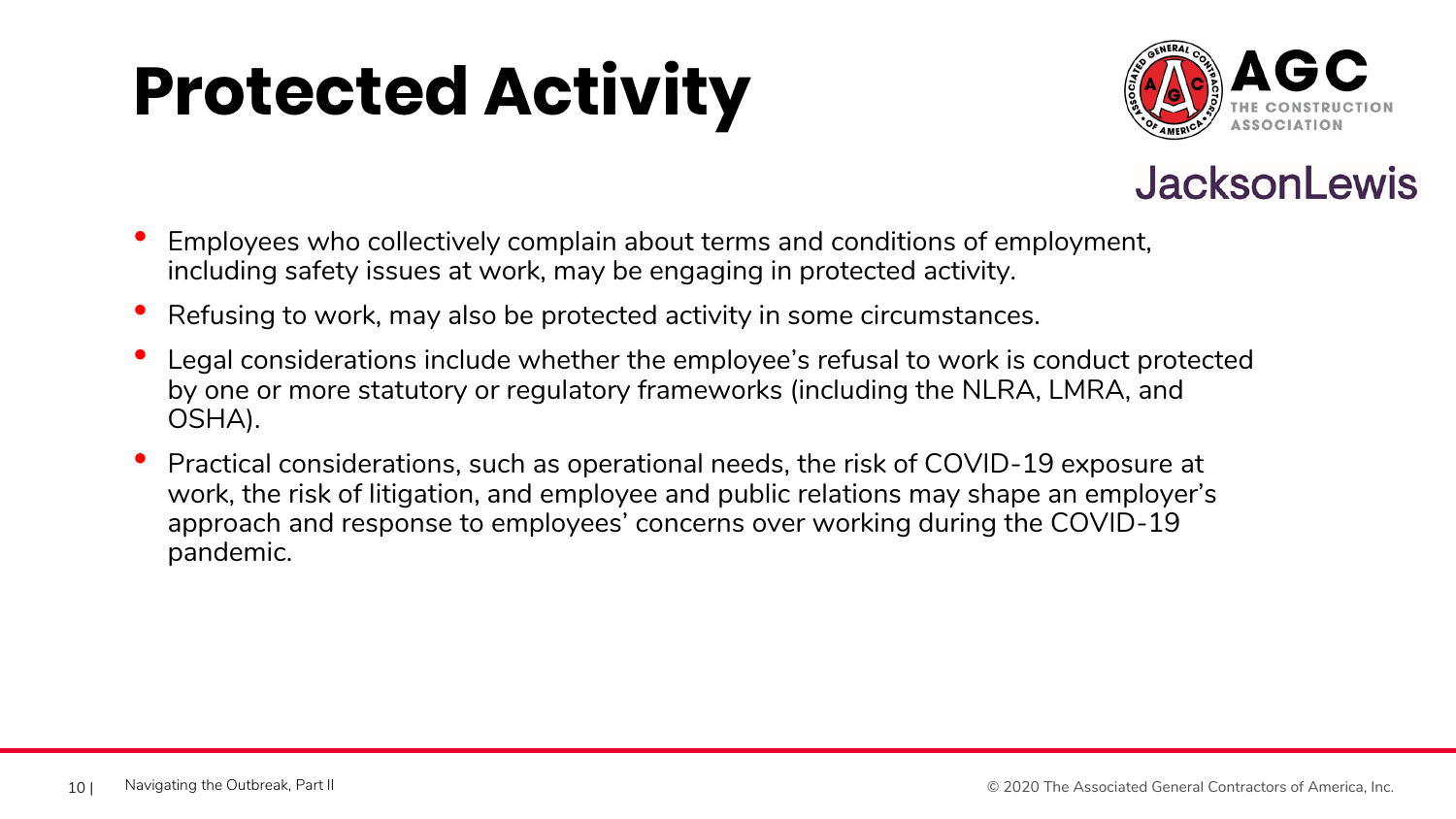### **Collective Bargaining Agreements**





- Employers have an obligation to bargain with the union over changes in terms and conditions of employment, even during these times.
- Applicable collective bargaining agreements will drive whether an employer is obligated to pay employees who are out from work. Relevant sections may include PTO/sick time/vacation/leave.
- In the event of a forced closure, other CBA provisions may apply.
- Many employers are contemplating staggering employees' work schedules as recommended by government agencies as a way to reduce the spread of COVID-19. Hours of work and overtime provisions in applicable collective bargaining agreements may limit employers' ability to do so unilaterally.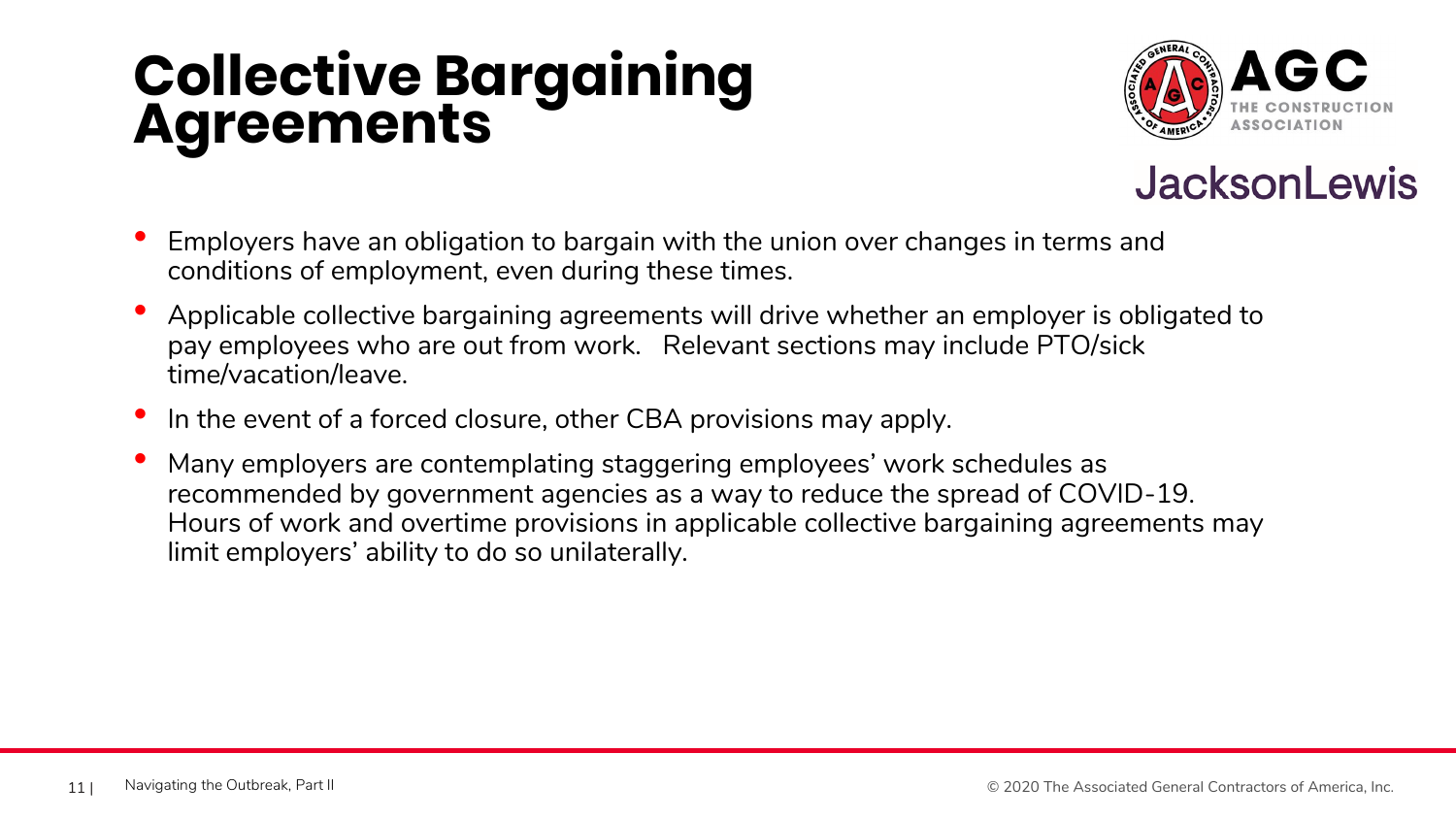



### **FLSA Considerations**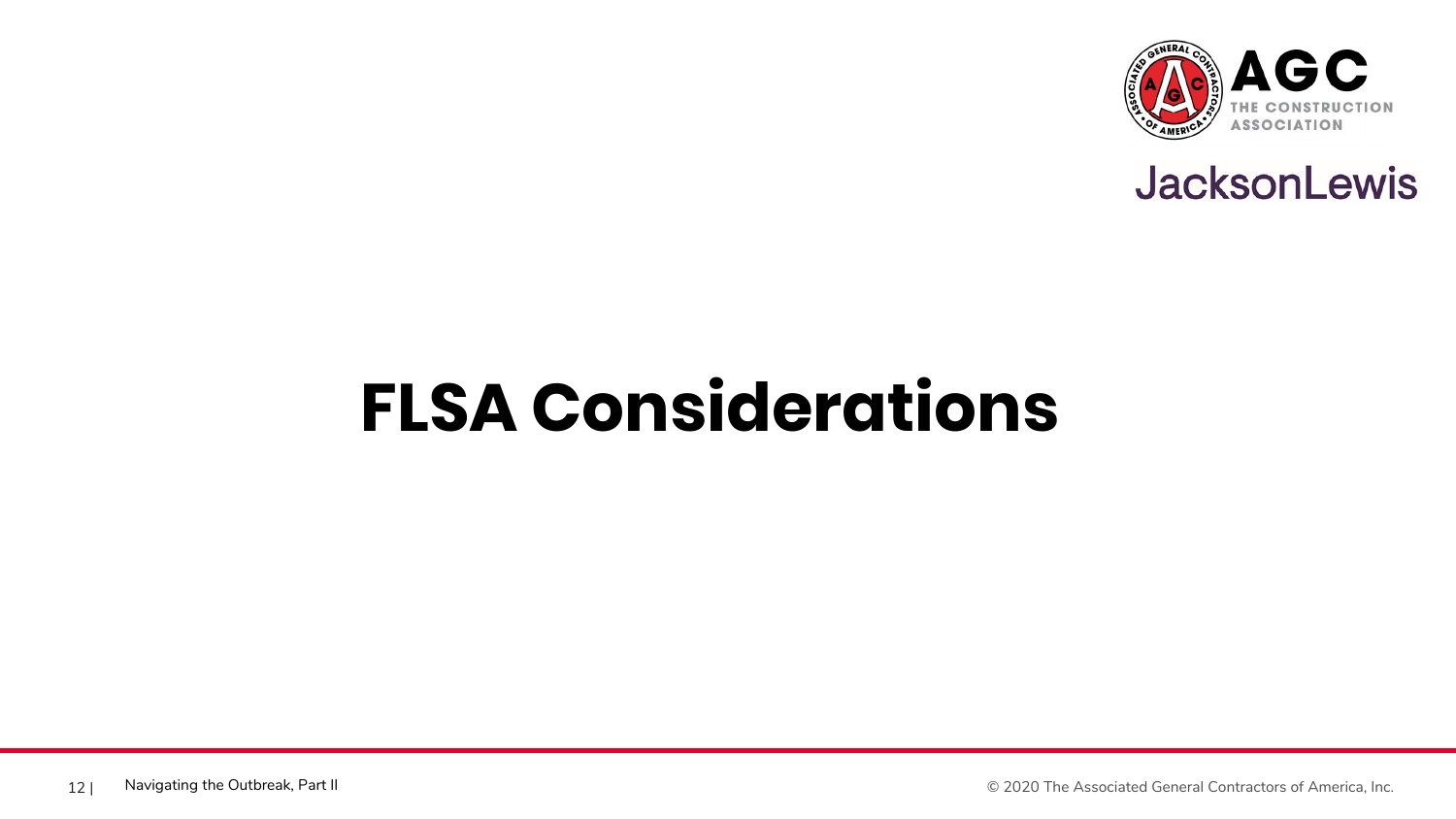### **Paying Exempt and Non-Exempt Employees**





- Cannot make deductions from the salary of an exempt employee because did not have enough work for them in a work week.
- Can reduce an exempt employee's salary on an indefinite basis as long as the salary minimum of **\$684 per week** (equivalent to \$35,568 per year) is paid.
- Non-exempt employees only need to be paid for hours worked, but check state laws for minimum hours requirements once an employee is scheduled to or reports to work.
- Non-exempt employees who work remotely must be paid for all hours worked. Best practice is to send a reminder and require accurate timekeeping.
- Be aware of potential issue with expenses employees incur, particularly those caused by telework.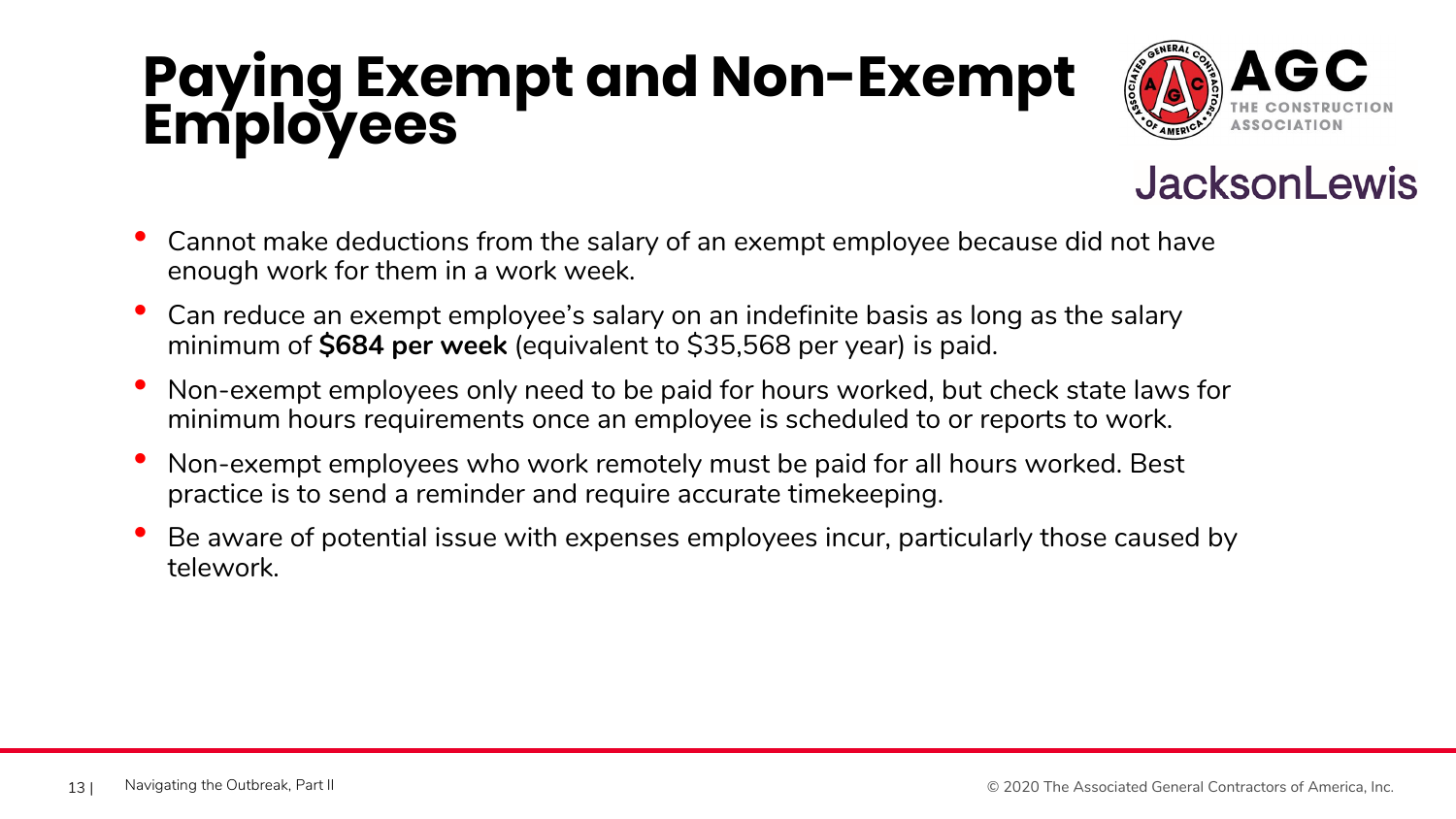## **Final Paycheck**





- When to make payments of final checks depends on who terminates the employment relationship.
- Final pay on temporary furlough depends on the state and whether an employee is given a return to work date.
- Payments of accrued PTO will depend on your own policies and state law whether they were "earned" as that state defines it, but also check any CBAs.
- Vacation or other paid leave if used as a bona fide credit toward prevailing wages under the Davis-Bacon Act or related acts, or state prevailing wage laws must be paid out if not used.
- Sick leave generally not paid out under most laws requiring leave, but check policies and any CBAs.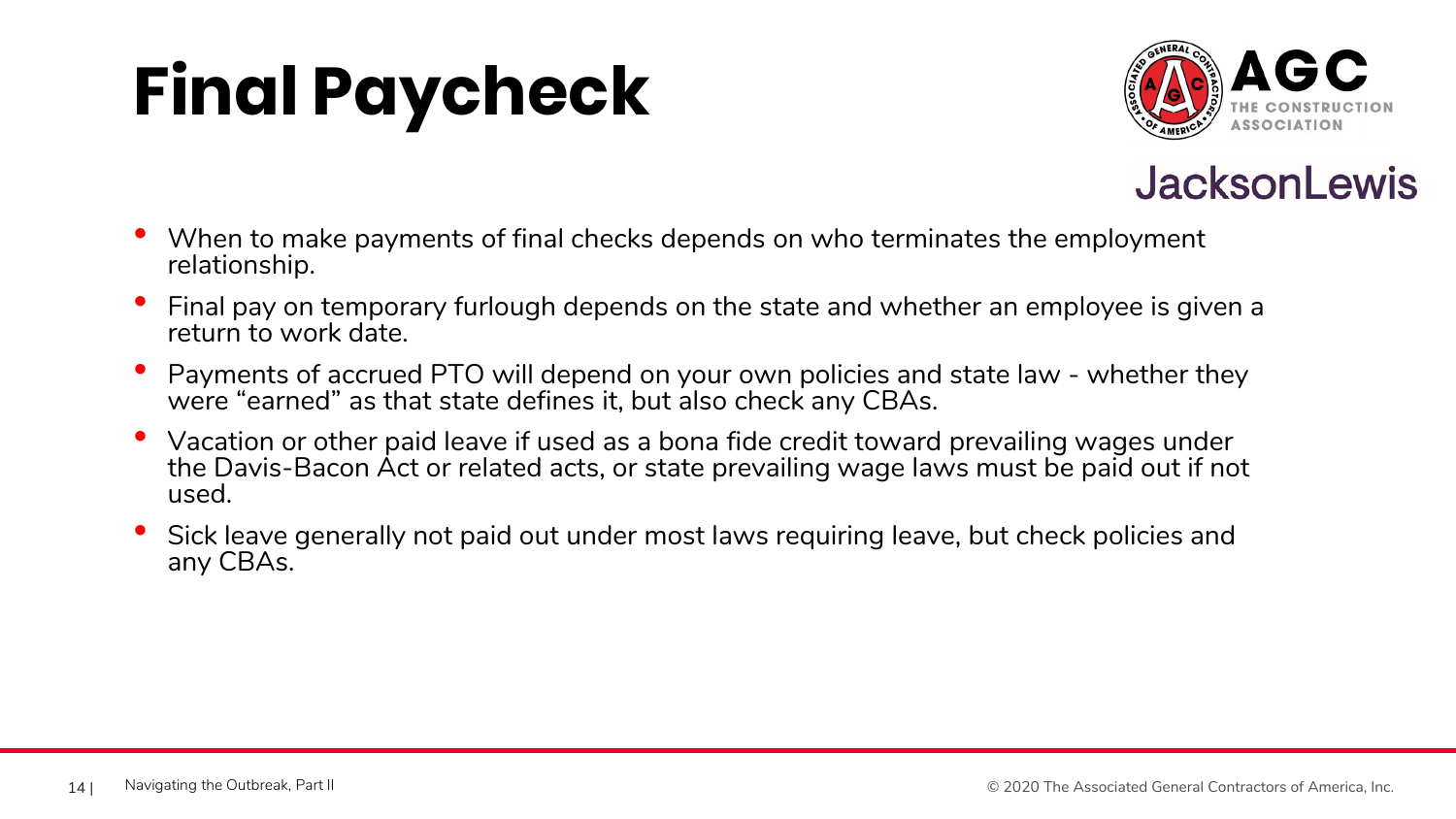



### **Health Insurance and COBRA Considerations**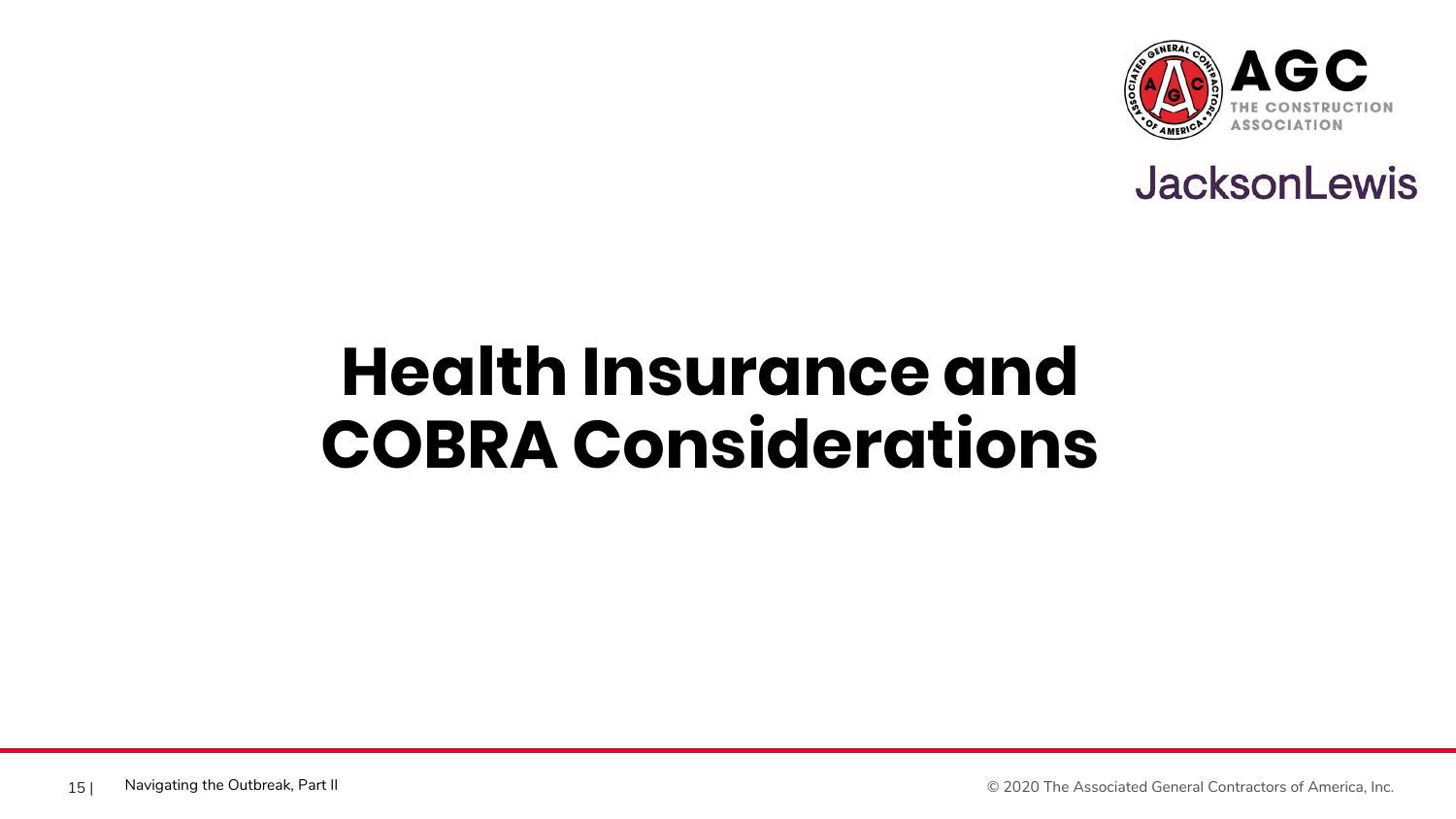### **Health Insurance**





- If taking traditional or expanded FMLA leave, the employee continues to receive coverage and employer/employee pay the same amounts as before.
- If not FMLA leave, need to check your policy to determine if the leave, reduced hours or a layoff or furlough will affect coverage. If there is a loss of coverage, the employee (and covered spouse and dependents) are entitled to continue coverage under COBRA at their expense.
- Make sure required COBRA notices are timely sent.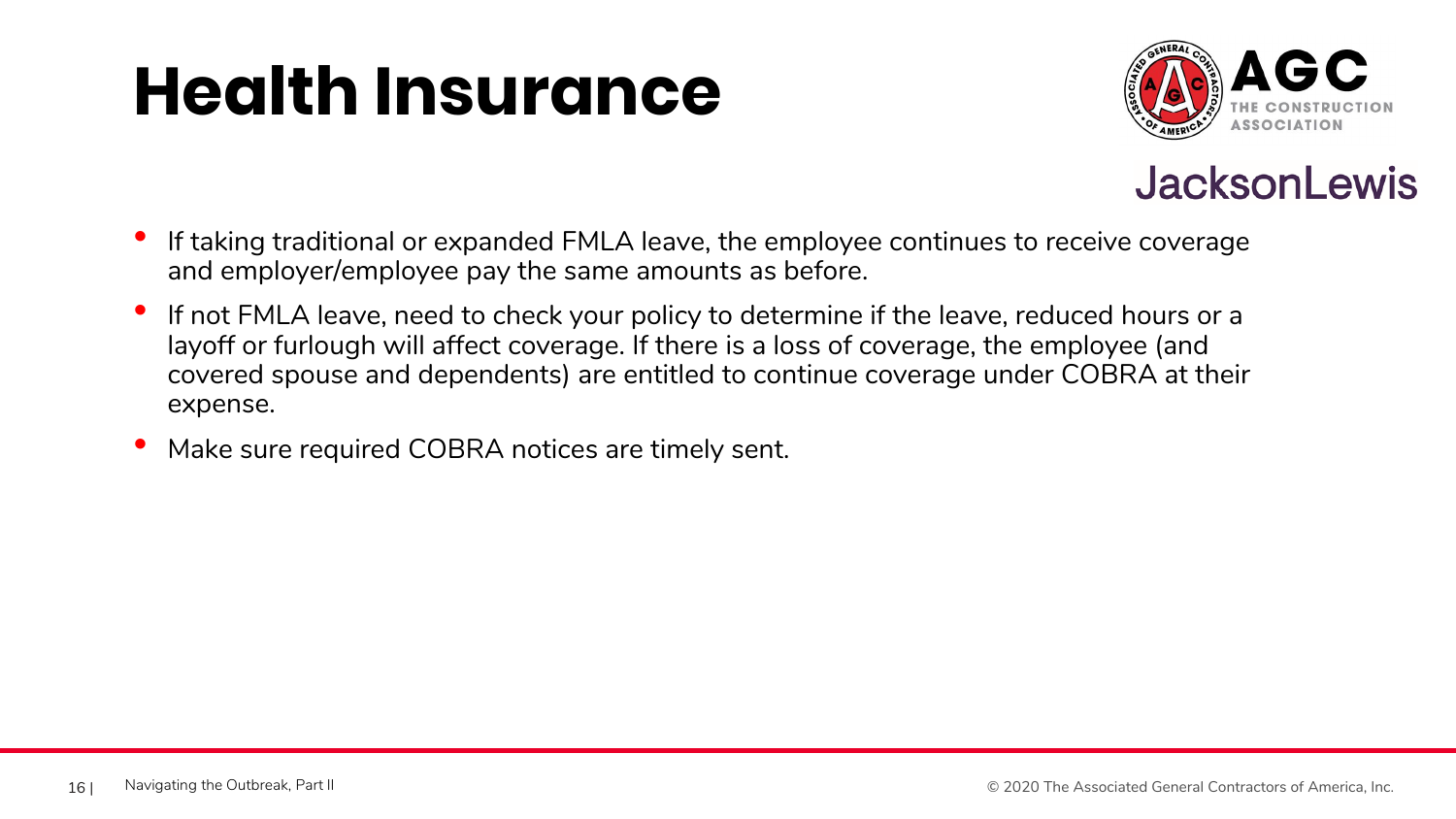



### **WARN Act Considerations**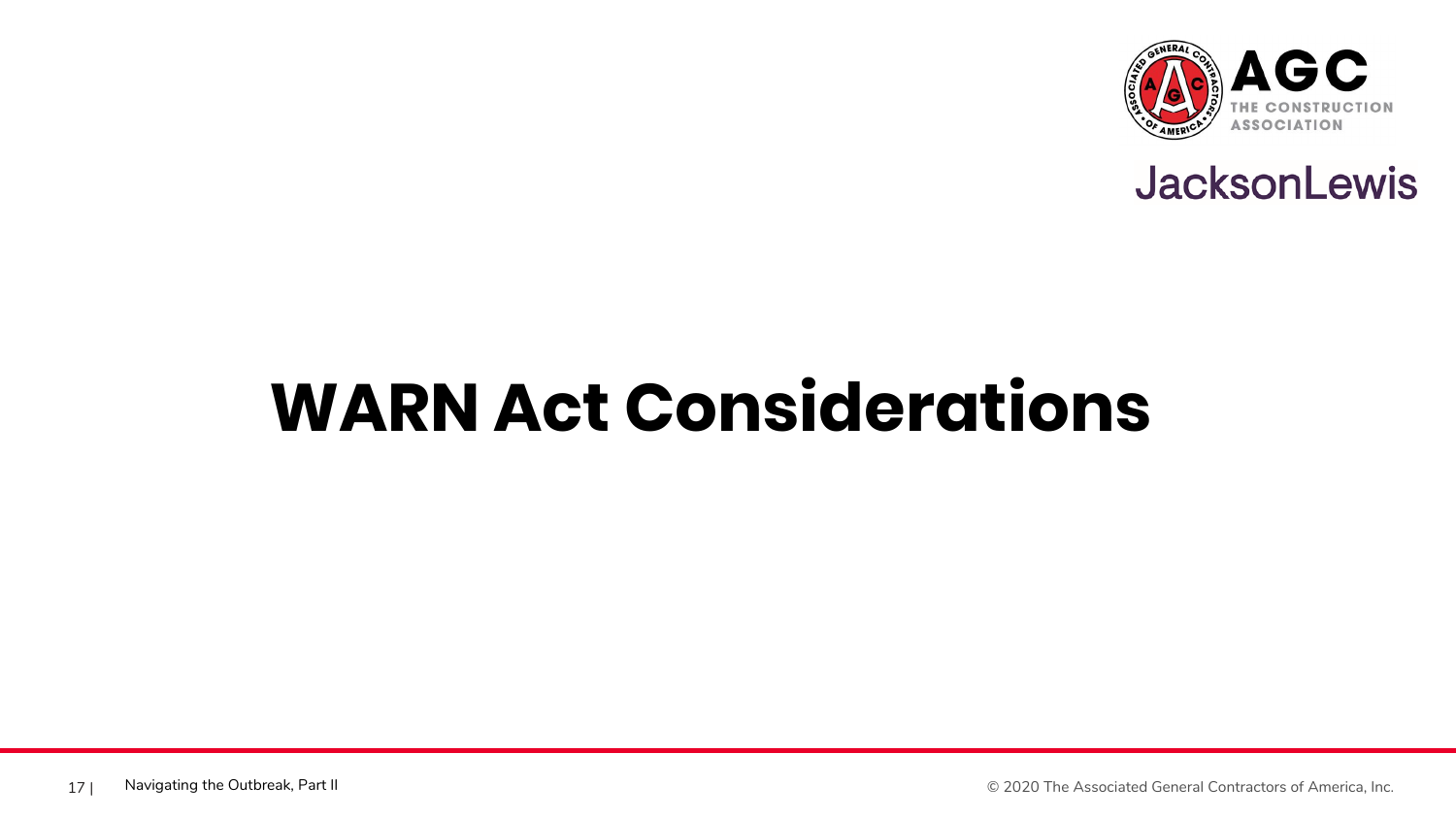### **WARN Act**





- Employers (i.e., those with 100 or more full-time employees, subject to certain caveats) must provide 60 days' notice of an "employment loss" if there is a "plant closing" or a "mass layoff" impacting 50 or more employees over a 90-day lookback period.
- For "mass layoffs," it must impact at least 50 full time employees and at least 33% of the active full-time employees at a "single site of employment," unless the layoff impacts 500 or more employees, in which case the one-third requirement does not apply.
- An "employment loss" is:
	- 1. an employment termination, other than a discharge for cause, voluntary departure, or retirement;
	- 2. a layoff exceeding six consecutive months; or
	- 3. a reduction in hours of more than 50% during each month of any six-month period.
- Exception for unforeseeable business circumstances but notice required as soon as practical.
- Some states have other notice requirements.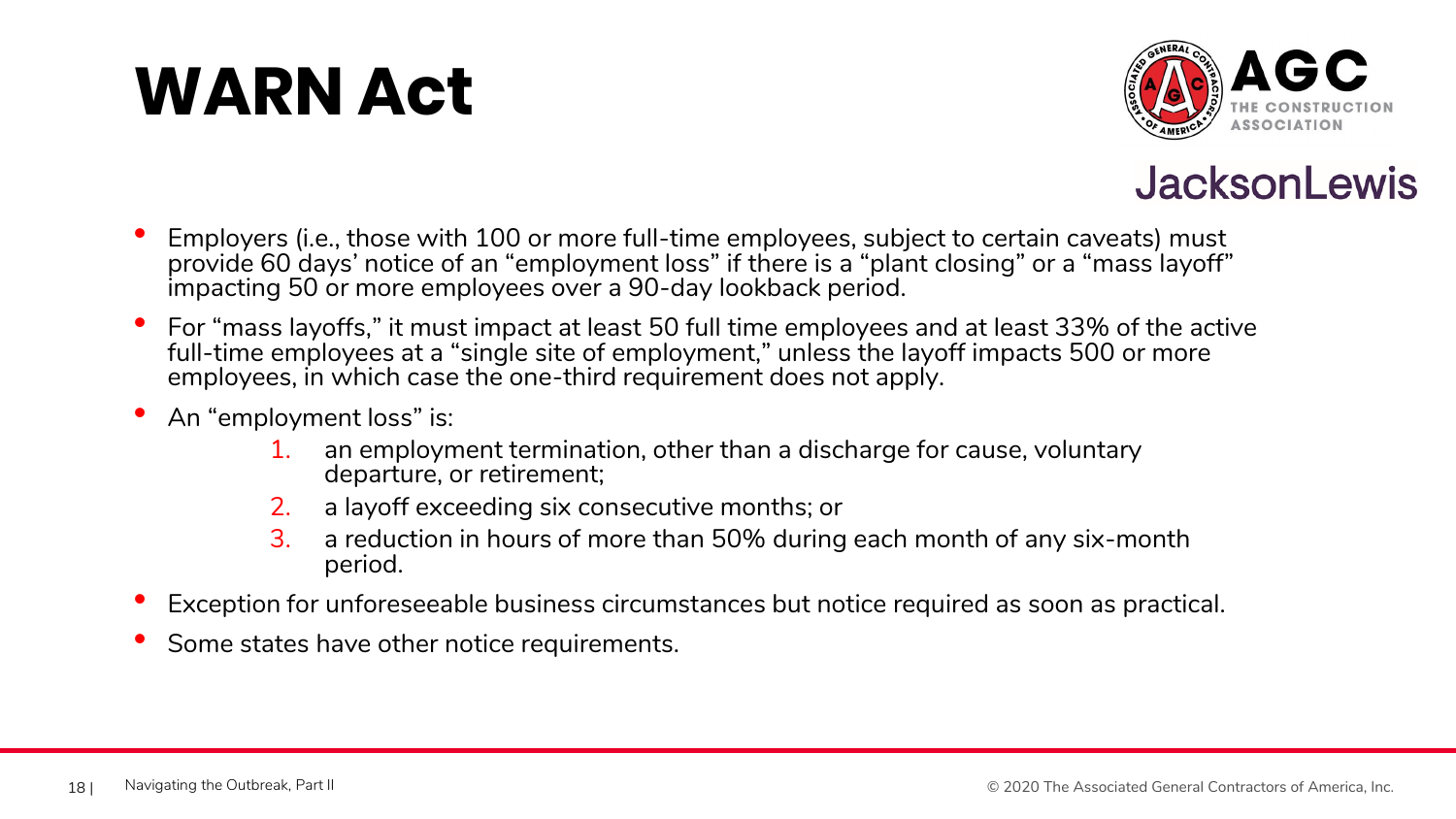



### **Unemployment Considerations**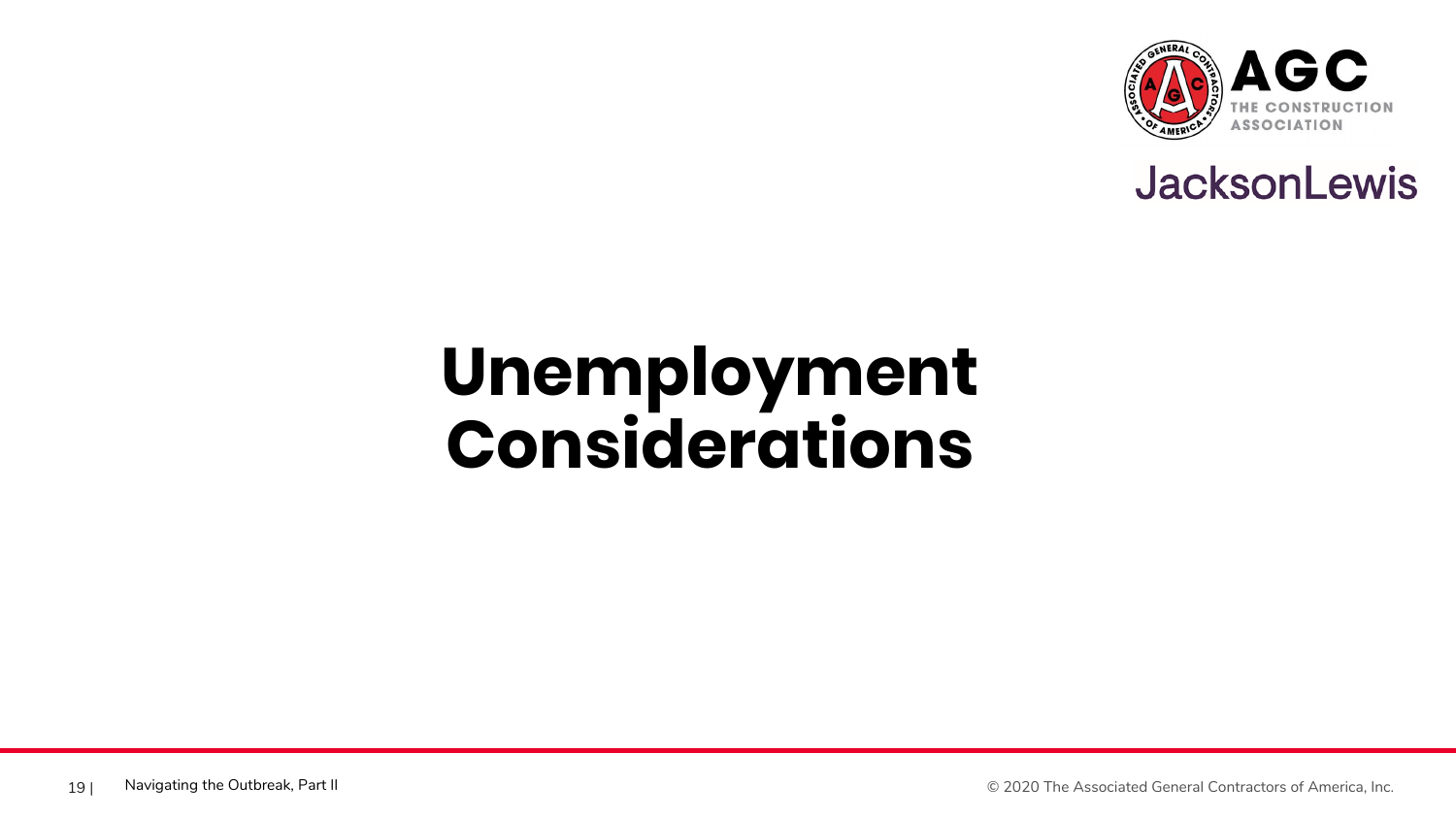### **Unemployment Compensation**





- Unemployment compensation normally provided when loss of employment due to no fault of the employee.
- Some states allow benefits for a reduction in hours.
- Many states have waived their usual one-week waiting period.
- Many states allow unemployment whether furlough or layoff.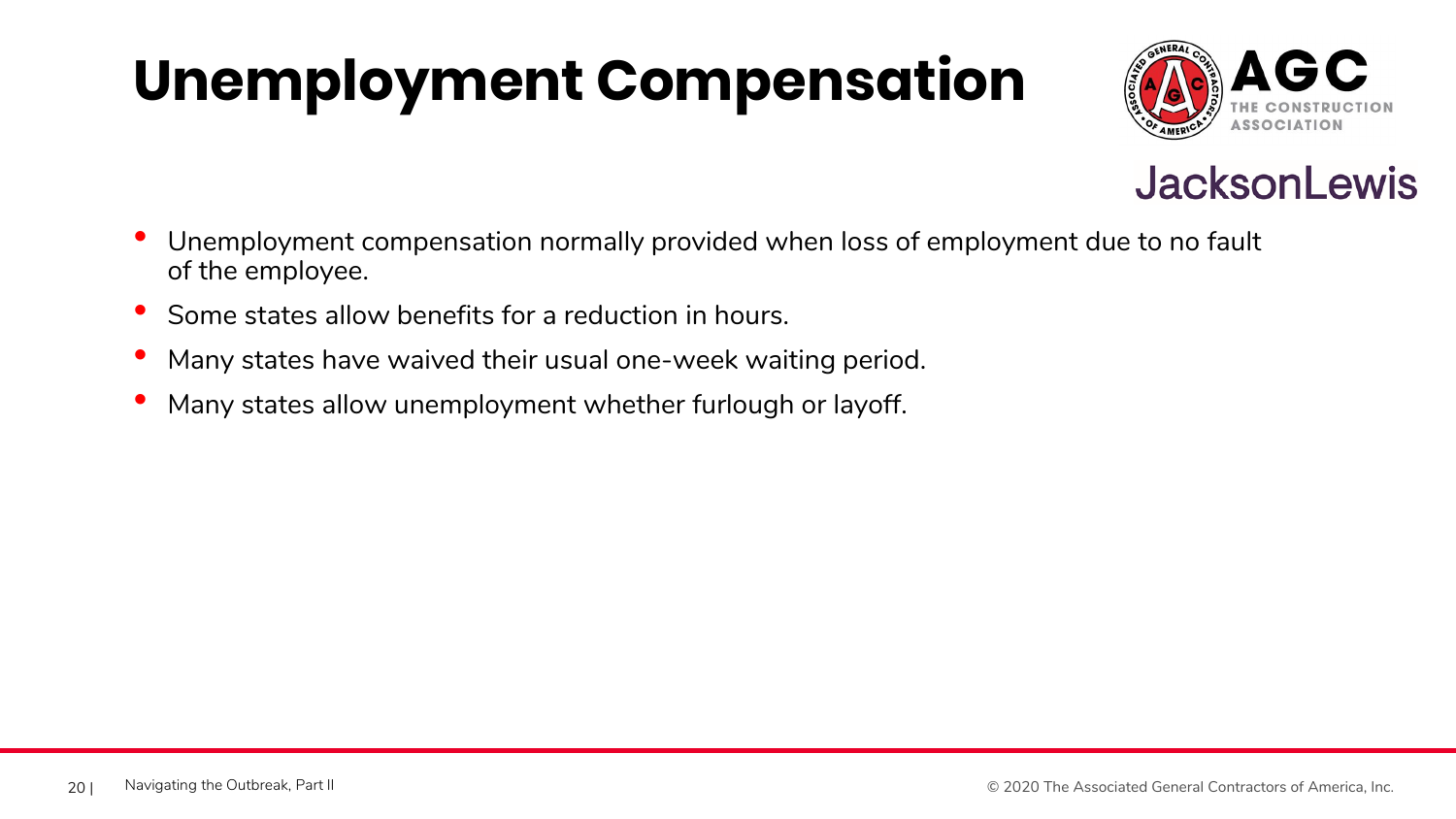### **Resources**





• Please visit our JL COVID-19 website for resources, news alerts and guidance at

[https://www.jacksonlewis.com/practice/coronaviruscovid-19](about:blank)